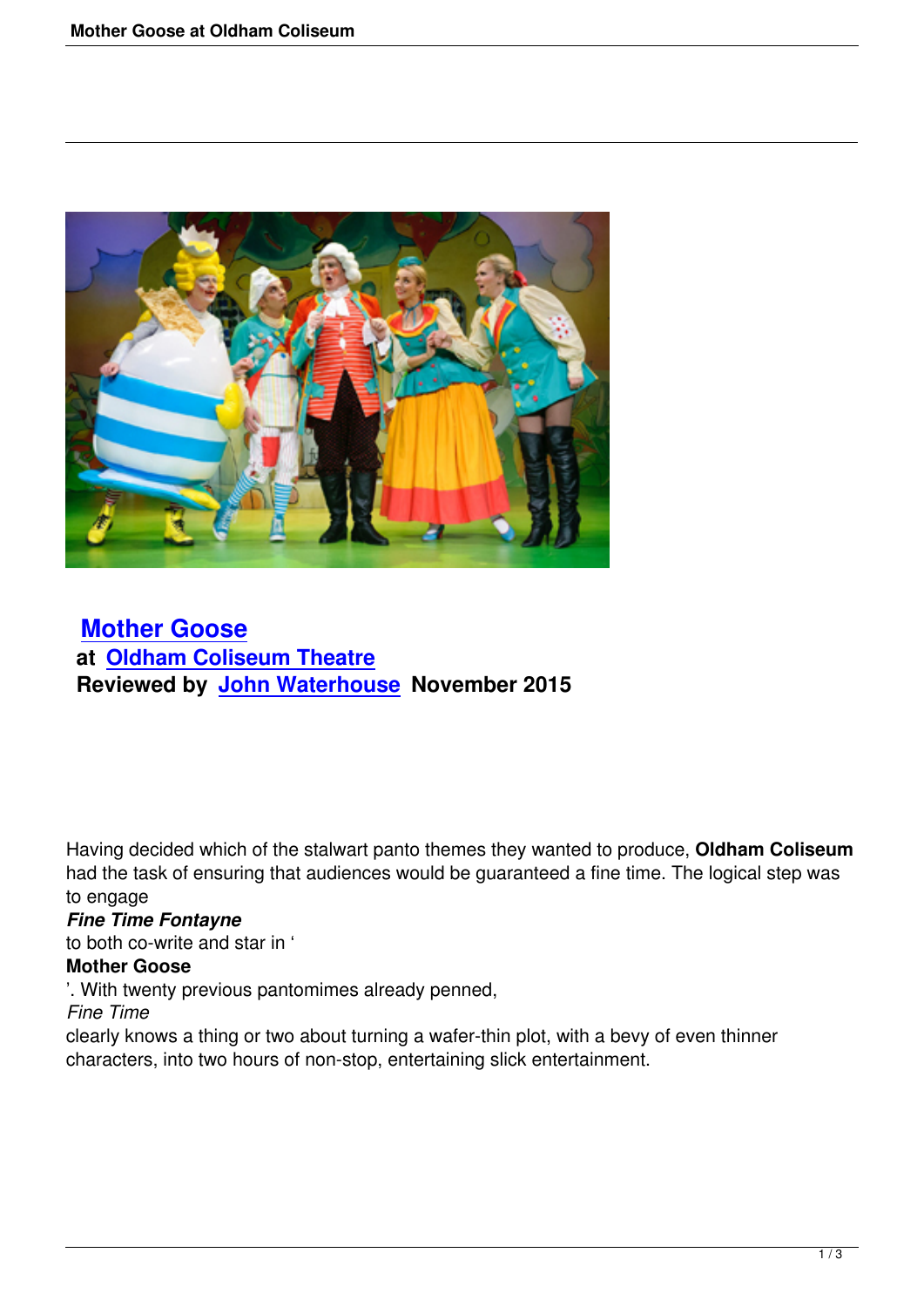Coupled with resident artistic director **Kevin Shaw**, who recently revived the superb ' Hot Stuff ' at the Coliseum, the result is a traditional, family pantomime which, without breaking any boundaries, keeps everyone entertained with enjoyably outrageous over-acting, tight comedy routines, energetic singing and an impressive dance troupe.

The cast work well together, completely at ease with each other's antics whilst being held together by an indefatigable Mother Goose, played by Fine Time with all the authority of a circus ringmaster. The only disappointment for me was that villain of the piece, the Demon of Discontent, whilst nicely portrayed by **Andonis Anthony** with the silky demeanour of a lounge lizard, does not for the most part have much to do apart from introducing each act and then having verbal exchanges with the good fairy, played by **Kaitlin Howard**



.

A truly amusing performance was given by **Simeon Truby** as Squire Grabbit, who would not